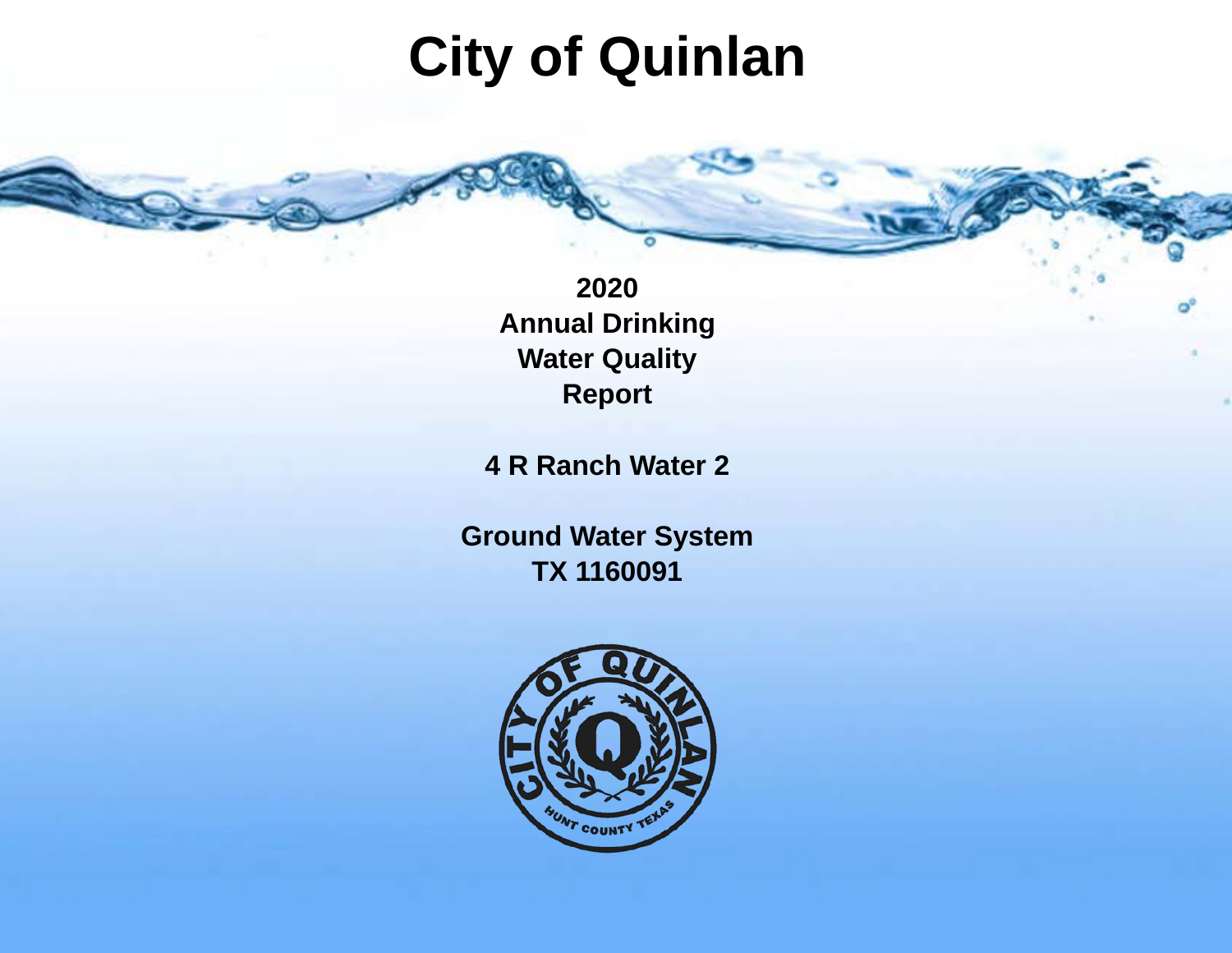# **2020 Consumer Confidence Report for Public Water System 4 R RANCH WATER 2**

۰

| This is your water quality report for January 1 to December 31, 2020                                                                                              |                                                                                                    | For more information regarding this report contact:                                                                                                                    |
|-------------------------------------------------------------------------------------------------------------------------------------------------------------------|----------------------------------------------------------------------------------------------------|------------------------------------------------------------------------------------------------------------------------------------------------------------------------|
| 4 R RANCH WATER 2 provides ground water from Nacatoch aquifer, located in Hunt<br>County.                                                                         |                                                                                                    | Name Bobby Clay                                                                                                                                                        |
| Phone : 903 356-3306 Este reporte incluye información importante sobre el agua para tomar. Para asistencia en español, favor de llamar al telefono (903)356-3309. |                                                                                                    |                                                                                                                                                                        |
| <b>Definitions and Abbreviations</b>                                                                                                                              |                                                                                                    |                                                                                                                                                                        |
| Definitions and Abbreviations                                                                                                                                     | The following tables contain scientific terms and measures, some of which may require explanation. |                                                                                                                                                                        |
| <b>Action Level:</b>                                                                                                                                              |                                                                                                    | The concentration of a contaminant which, if exceeded, triggers treatment or other requirements which a water system must follow.                                      |
| Avg:                                                                                                                                                              | Regulatory compliance with some MCLs are based on running annual average of monthly samples.       |                                                                                                                                                                        |
| Level 1 Assessment:                                                                                                                                               | water system.                                                                                      | A Level 1 assessment is a study of the water system to identify potential problems and determine (if possible) why total coliform bacteria have been found in our      |
| Level 2 Assessment:                                                                                                                                               | and/or why total coliform bacteria have been found in our water system on multiple occasions.      | A Level 2 assessment is a very detailed study of the water system to identify potential problems and determine (if possible) why an E. coli MCL violation has occurred |
| Maximum Contaminant Level or MCL:                                                                                                                                 |                                                                                                    | The highest level of a contaminant that is allowed in drinking water. MCLs are set as close to the MCLGs as feasible using the best available treatment technology.    |
| Maximum Contaminant Level Goal or MCLG:                                                                                                                           |                                                                                                    | The level of a contaminant in drinking water below which there is no known or expected risk to health. MCLGs allow for a margin of safety.                             |
| Maximum residual disinfectant level or MRDL:                                                                                                                      | contaminants.                                                                                      | The highest level of a disinfectant allowed in drinking water. There is convincing evidence that addition of a disinfectant is necessary for control of microbial      |
| Maximum residual disinfectant level goal or MRDLG:                                                                                                                | control microbial contaminants.                                                                    | The level of a drinking water disinfectant below which there is no known or expected risk to health. MRDLGs do not reflect the benefits of the use of disinfectants to |
| <b>MFL</b>                                                                                                                                                        | million fibers per liter (a measure of asbestos)                                                   |                                                                                                                                                                        |
| mrem:                                                                                                                                                             | millirems per year (a measure of radiation absorbed by the body)                                   |                                                                                                                                                                        |
| na:                                                                                                                                                               | not applicable.                                                                                    |                                                                                                                                                                        |
| <b>NTU</b>                                                                                                                                                        | nephelometric turbidity units (a measure of turbidity)                                             |                                                                                                                                                                        |
| pCi/L                                                                                                                                                             | picocuries per liter (a measure of radioactivity)                                                  |                                                                                                                                                                        |
| ppb:                                                                                                                                                              | micrograms per liter or parts per billion                                                          |                                                                                                                                                                        |
| ppm:                                                                                                                                                              | milligrams per liter or parts per million                                                          |                                                                                                                                                                        |
| ppq                                                                                                                                                               | parts per quadrillion, or picograms per liter (pg/L)                                               |                                                                                                                                                                        |
| ppt                                                                                                                                                               | parts per trillion, or nanograms per liter (ng/L)                                                  |                                                                                                                                                                        |
| Treatment Technique or TT:                                                                                                                                        | A required process intended to reduce the level of a contaminant in drinking water.                |                                                                                                                                                                        |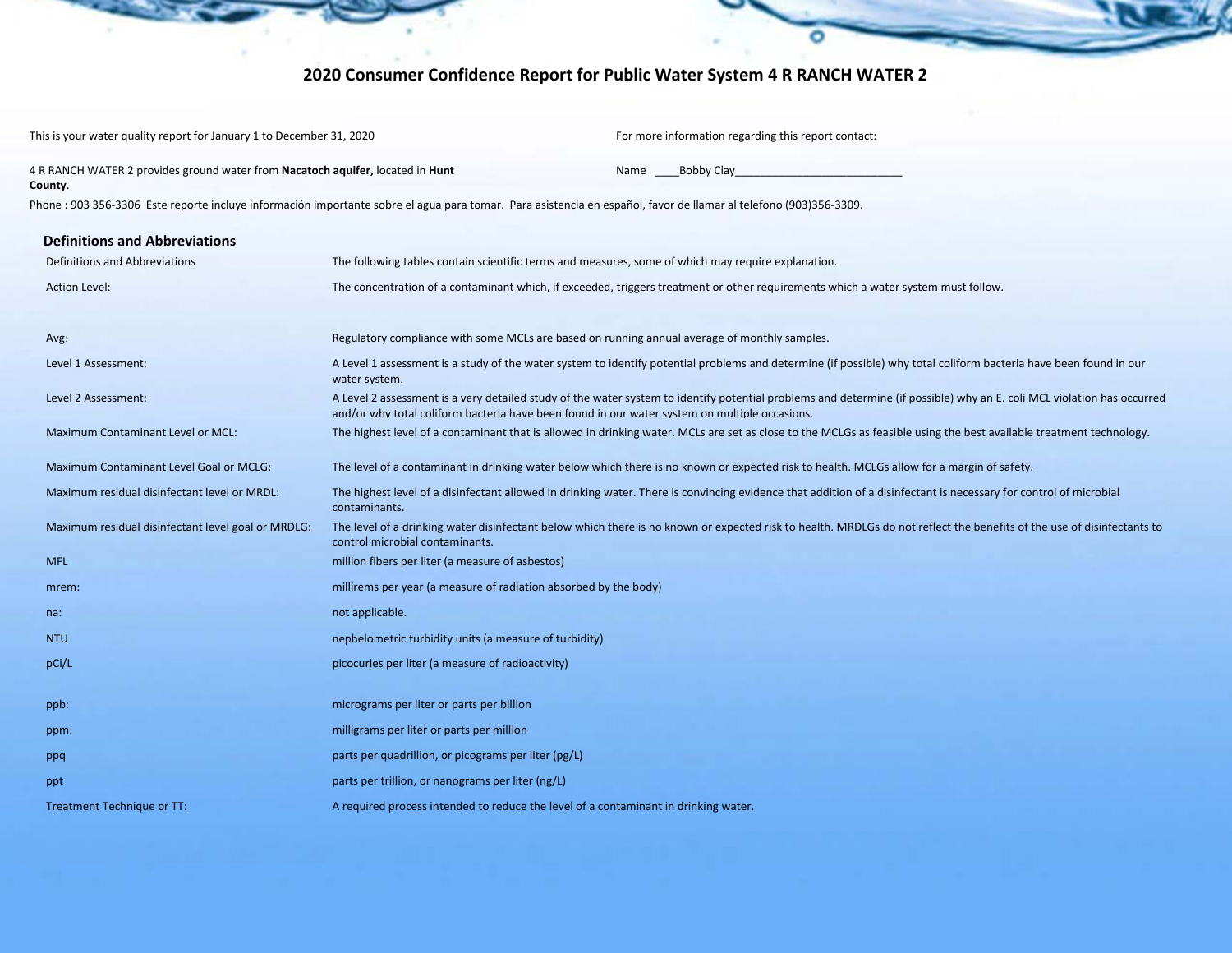### **Information about your Drinking Water**

The sources of drinking water (both tap water and botled water) include rivers, lakes, streams, ponds, reservoirs, springs, and wells. As water travels over the surface of the land or through the ground, it dissolves naturally-occurring minerals and, in some cases, radioactive material, and can pick up substances resulting from the presence of animals or from human activity.

Drinking water, including botled water, may reasonably be expected to contain at least small amounts of some contaminants. The presence of contaminants does not necessarily indicate that water poses a health risk. More information about contaminants and potential health effects can be obtained by calling the EPAs Safe Drinking Water Hotline at (800) 426-4791.

Contaminants that may be present in source water include:

- Microbial contaminants, such as viruses and bacteria, which may come from sewage treatment plants, septic systems, agricultural livestock operations, and wildlife.
- Inorganic contaminants, such as salts and metals, which can be naturally-occurring or result from urban storm water runoff, industrial or domestic wastewater discharges, oil and gas production, mining, or farming.
- Pesticides and herbicides, which may come from a variety of sources such as agriculture, urban storm water runoff, and residential uses.

- Organic chemical contaminants, including synthetic and volatile organic chemicals, which are by-products of industrial processes and petroleum production, and can also come from gas stations, urban storm water runoff, and septic systems.

- Radioactive contaminants, which can be naturally-occurring or be the result of oil and gas production and mining activities.

In order to ensure that tap water is safe to drink, EPA prescribes regulations which limit the amount of certain contaminants in water provided by public water systems. FDA regulations establish limits for contaminants in bottled water which must provide the same protection for public health.

Contaminants may be found in drinking water that may cause taste, color, or odor problems. These types of problems are not necessarily causes for health concerns. For more information on taste, odor, or color of drinking water, please contact the system's business office.

You may be more vulnerable than the general population to certain microbial contaminants, such as Cryptosporidium, in drinking water. Infants, some elderly, or immunocompromised persons such as those undergoing chemotherapy for cancer; persons who have undergone organ transplants; those who are undergoing treatment with steroids; and people with HIV/AIDS or other immune system disorders, can be particularly at risk from infections. You should seek advice about drinking water from your physician or health care providers. Additional guidelines on appropriate means to lessen the risk of infection by Cryptosporidium are available from the Safe Drinking Water Hotline (800-426-4791).

If present, elevated levels of lead can cause serious health problems, especially for pregnant women and young children. Lead in drinking water is primarily from materials and components associated with service lines and home plumbing. We are responsible for providing high quality drinking water, but we cannot control the variety of materials used in plumbing components. When your water has been sitting for several hours, you can minimize the potential for lead exposure by flushing your tap for 30 seconds to 2 minutes before using water for drinking or cooking. If you are concerned about lead in your water, you may wish to have your water tested. Information on lead in drinking water, testing methods, and steps you can take to minimize exposure is available from the Safe Drinking Water Hotline or at htp://www.epa.gov/safewater/lead.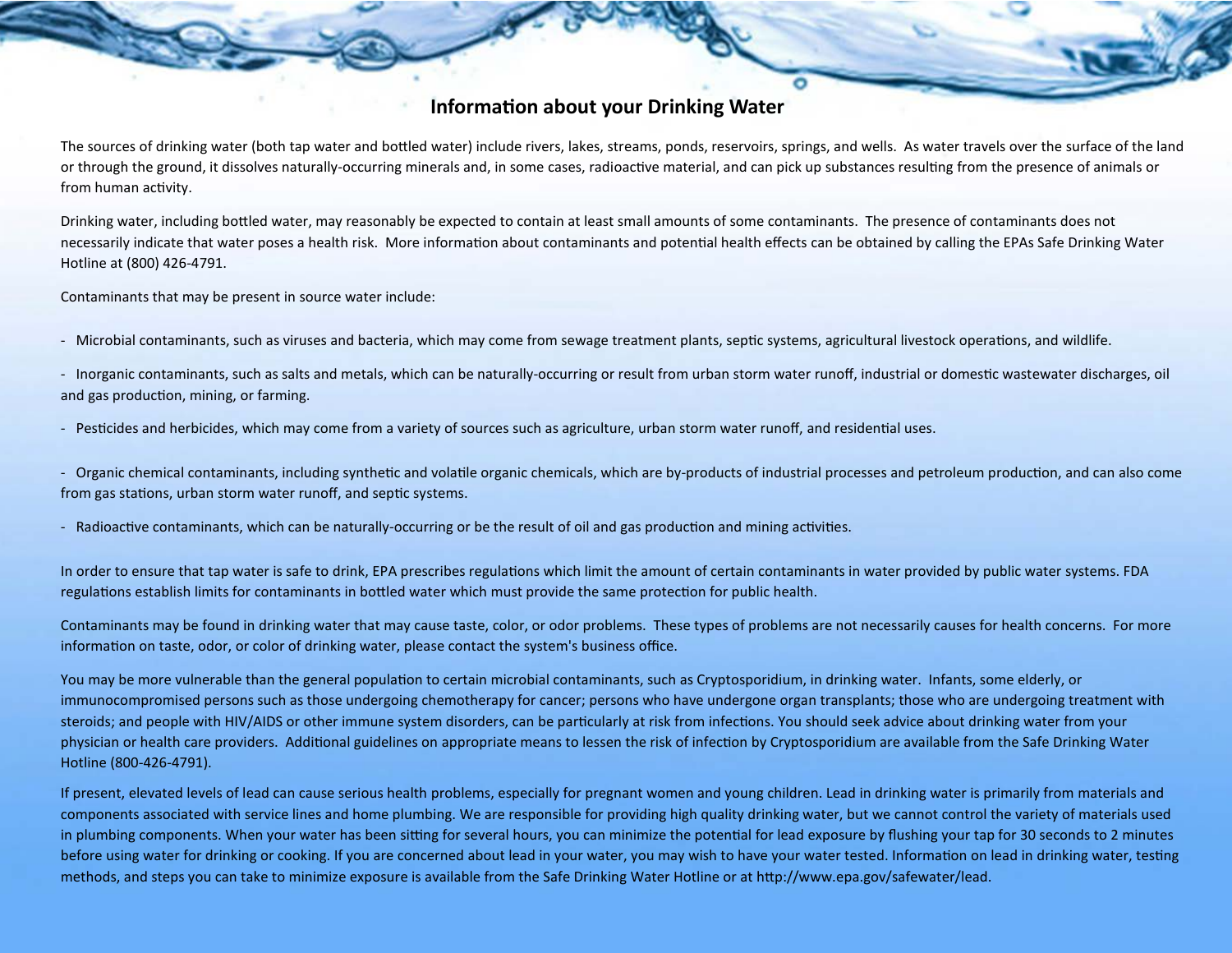#### **Information about Source Water**

TCEQ completed an assessment of your source water, and results indicate that some of our sources are susceptible to certain contaminants. The sampling requirements for your water system is based on this susceptibility and previous sample data. Any detections of these contaminants will be found in this Consumer Confidence Report. For more information on source water assessments and protection efforts at our system contact [insert water system contact][insert phone

number]

| Lead and Copper | <b>Date Sampled</b> | <b>MCLG</b> | <b>Action Level (AL)</b> | 90th Percentile | # Sites Over AL | <b>Units</b> | <b>Violation</b> | Likely Source of Contamination                                                                    |
|-----------------|---------------------|-------------|--------------------------|-----------------|-----------------|--------------|------------------|---------------------------------------------------------------------------------------------------|
| Copper          | 2018                | دند         | 1.3                      | 0.0285          |                 | ppm          | N                | Erosion of natural deposits; Leaching from wood<br>preservatives; Corrosion of household plumbing |
| Lead            | 2018                |             | 15                       | 0.54            |                 | ppb          | N.               | Corrosion of household plumbing systems;<br>Erosion of natural deposits.                          |

## **2020 Water Quality Test Results**

| <b>Inorganic Contaminants</b> | <b>Collection Date</b> | <b>Highest Level</b><br><b>Detected</b> | Range of Individual<br><b>Samples</b> | <b>MCLG</b> | <b>MCL</b> | <b>Units</b> | <b>Violation</b> | <b>Likely Source of Contamination</b>                                                                                     |
|-------------------------------|------------------------|-----------------------------------------|---------------------------------------|-------------|------------|--------------|------------------|---------------------------------------------------------------------------------------------------------------------------|
| <b>Barium</b>                 | 2019                   | 0.018                                   | $0.018 - 0.018$                       |             |            | ppm          |                  | Discharge of drilling wastes; Discharge from metal refineries;<br><b>Expedience Figure 1</b> Erosion of natural deposits. |

| Chromium        | 2019 | 2.1  | $2.1 - 2.1$   | 100 | 100 | ppb | N  | Discharge from steel and pulp mills; Erosion of natural<br>deposits.                                                             |
|-----------------|------|------|---------------|-----|-----|-----|----|----------------------------------------------------------------------------------------------------------------------------------|
| Cyanide         | 2019 | 78.7 | $78.7 - 78.7$ | 200 | 200 | ppb | N. | Discharge from plastic and fertilizer factories; Discharge<br>from steel/metal factories.                                        |
| <b>Fluoride</b> | 2019 | 1.3  | $1.3 - 1.3$   |     | 4.0 | ppm | N. | Erosion of natural deposits; Water additive which promotes<br>strong teeth; Discharge from fertilizer and aluminum<br>factories. |

| Radioactive Contaminants    | <b>Collection Date</b> | <b>Highest Level</b><br><b>Detected</b> | Range of Individual<br><b>Samples</b> | <b>MCLG</b> | <b>MCL</b> | <b>Units</b> | <b>Violation</b> | Likely Source of Contamination          |
|-----------------------------|------------------------|-----------------------------------------|---------------------------------------|-------------|------------|--------------|------------------|-----------------------------------------|
| <b>Beta/photon emitters</b> | 2018                   |                                         | $4 - 4$                               |             | 50.        | pCi/L*       |                  | Decay of natural and man-made deposits. |

\*EPA considers 50 pCi/L to be the level of concern for beta par�cles.

| Disinfectant Residual | <b>Year</b> | Average Level | <b>Range of Levels Detected</b> | <b>MRDL</b> | <b>MRDLG</b> | Unit of Measure  | Violation $(Y/N)$ Source in Drinking Water |
|-----------------------|-------------|---------------|---------------------------------|-------------|--------------|------------------|--------------------------------------------|
| SODIUM HYPOCHLORITE   | 2020        | .             | 3.J . 2                         |             |              | PPN <sub>1</sub> | Water additive used to control microbes.   |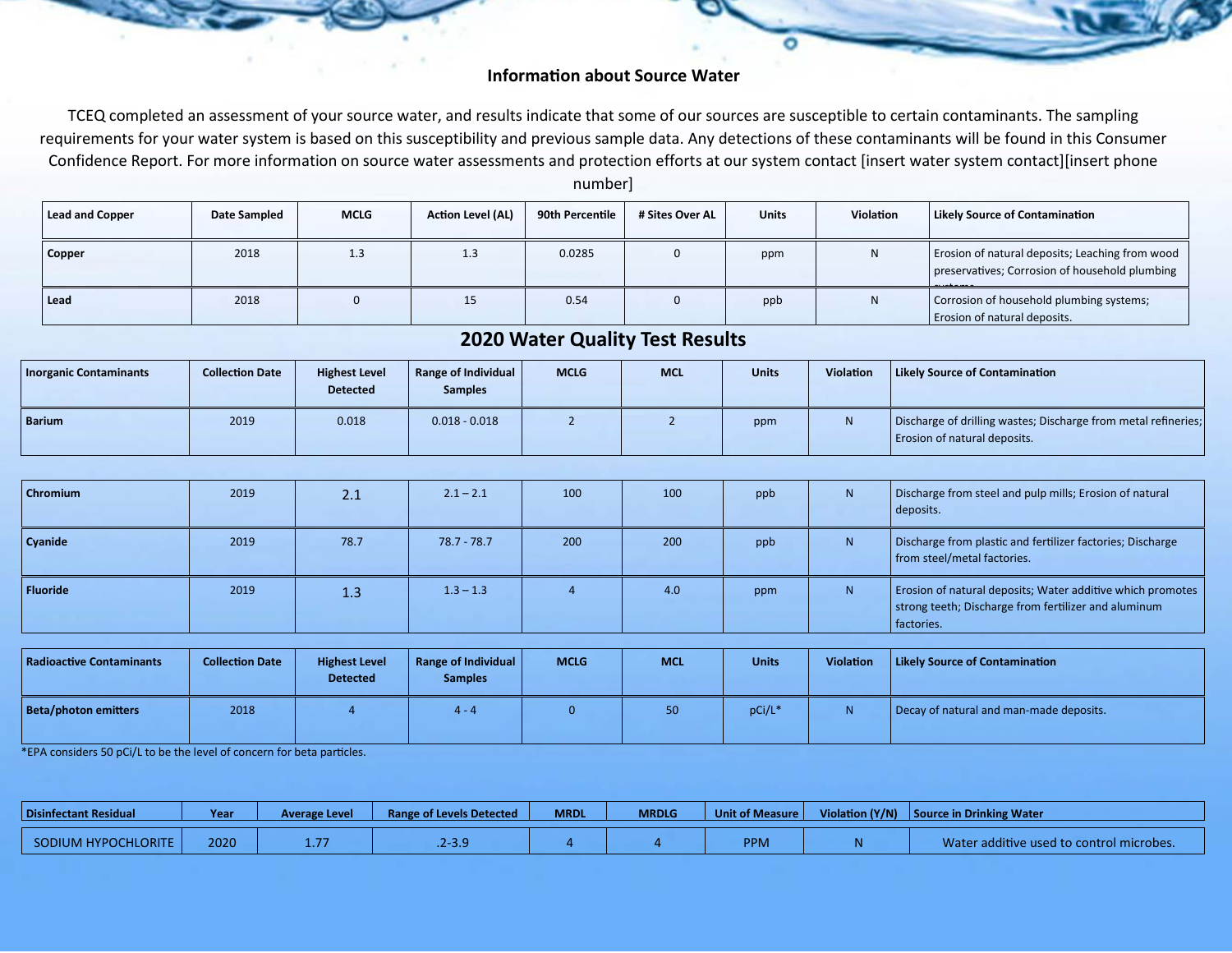| 1,1,1-Trichloroethane                                                                                                                                                                |                        |                      |                                                                                                                                                                                                |  |  |  |
|--------------------------------------------------------------------------------------------------------------------------------------------------------------------------------------|------------------------|----------------------|------------------------------------------------------------------------------------------------------------------------------------------------------------------------------------------------|--|--|--|
| Some people who drink water containing 1,1,1-trichloroethane in excess of the MCL over many years could experience problems with their liver, nervous system, or circulatory system. |                        |                      |                                                                                                                                                                                                |  |  |  |
| <b>Violation Type</b>                                                                                                                                                                | <b>Violation Begin</b> | <b>Violation End</b> | <b>Violation Explanation</b>                                                                                                                                                                   |  |  |  |
| MONITORING, ROUTINE MAJOR                                                                                                                                                            | 01/01/2020             | 12/31/2020           | We failed to test our drinking water for the contaminant and period indicated. Because of this failure, we cannot be sure<br>of the quality of our drinking water during the period indicated. |  |  |  |

|                       | 1,1,2-Trichloroethane                                                                                                                                                    |                        |                      |                                                                                                                                                                                                |  |  |  |  |  |
|-----------------------|--------------------------------------------------------------------------------------------------------------------------------------------------------------------------|------------------------|----------------------|------------------------------------------------------------------------------------------------------------------------------------------------------------------------------------------------|--|--|--|--|--|
|                       | Some people who drink water containing 1,1,2-trichloroethane well in excess of the MCL over many years could have problems with their liver, kidneys, or immune systems. |                        |                      |                                                                                                                                                                                                |  |  |  |  |  |
| <b>Violation Type</b> |                                                                                                                                                                          | <b>Violation Begin</b> | <b>Violation End</b> | <b>Violation Explanation</b>                                                                                                                                                                   |  |  |  |  |  |
|                       | MONITORING, ROUTINE MAJOR                                                                                                                                                | 01/01/2020             | 12/31/2020           | We failed to test our drinking water for the contaminant and period indicated. Because of this failure, we cannot be sure<br>of the quality of our drinking water during the period indicated. |  |  |  |  |  |

| 1,1-Dichloroethylene                                                                                                                         |                        |                      |                                                                                                                                                                                                |  |  |  |  |  |
|----------------------------------------------------------------------------------------------------------------------------------------------|------------------------|----------------------|------------------------------------------------------------------------------------------------------------------------------------------------------------------------------------------------|--|--|--|--|--|
| Some people who drink water containing 1,1-dichloroethylene in excess of the MCL over many years could experience problems with their liver. |                        |                      |                                                                                                                                                                                                |  |  |  |  |  |
| <b>Violation Type</b>                                                                                                                        | <b>Violation Begin</b> | <b>Violation End</b> | <b>Violation Explanation</b>                                                                                                                                                                   |  |  |  |  |  |
| MONITORING, ROUTINE MAJOR                                                                                                                    | 01/01/2020             | 12/31/2020           | We failed to test our drinking water for the contaminant and period indicated. Because of this failure, we cannot be sure<br>of the quality of our drinking water during the period indicated. |  |  |  |  |  |

| 1,2,4-Trichlorobenzene                                                                                                                                    |                        |                      |                                                                                                                                                                                                |  |  |  |  |  |
|-----------------------------------------------------------------------------------------------------------------------------------------------------------|------------------------|----------------------|------------------------------------------------------------------------------------------------------------------------------------------------------------------------------------------------|--|--|--|--|--|
| Some people who drink water containing 1,2,4-trichlorobenzene well in excess of the MCL over many years could experience changes in their adrenal glands. |                        |                      |                                                                                                                                                                                                |  |  |  |  |  |
| <b>Violation Type</b>                                                                                                                                     | <b>Violation Begin</b> | <b>Violation End</b> | <b>Violation Explanation</b>                                                                                                                                                                   |  |  |  |  |  |
| <b>MONITORING, ROUTINE MAJOR</b>                                                                                                                          | 01/01/2020             | 12/31/2020           | We failed to test our drinking water for the contaminant and period indicated. Because of this failure, we cannot be sure<br>of the quality of our drinking water during the period indicated. |  |  |  |  |  |
| 1.2-Dichloroethane                                                                                                                                        |                        |                      |                                                                                                                                                                                                |  |  |  |  |  |

| Some people who drink water containing 1,2-dichloroethane in excess of the MCL over many years may have an increased risk of getting cancer. |                        |                      |                                                                                                                                                                                                |  |  |  |  |
|----------------------------------------------------------------------------------------------------------------------------------------------|------------------------|----------------------|------------------------------------------------------------------------------------------------------------------------------------------------------------------------------------------------|--|--|--|--|
| <b>Violation Type</b>                                                                                                                        | <b>Violation Begin</b> | <b>Violation End</b> | <b>Violation Explanation</b>                                                                                                                                                                   |  |  |  |  |
| <b>MONITORING, ROUTINE MAJOR</b>                                                                                                             | 01/01/2020             | 12/31/2020           | We failed to test our drinking water for the contaminant and period indicated. Because of this failure, we cannot be sure<br>of the quality of our drinking water during the period indicated. |  |  |  |  |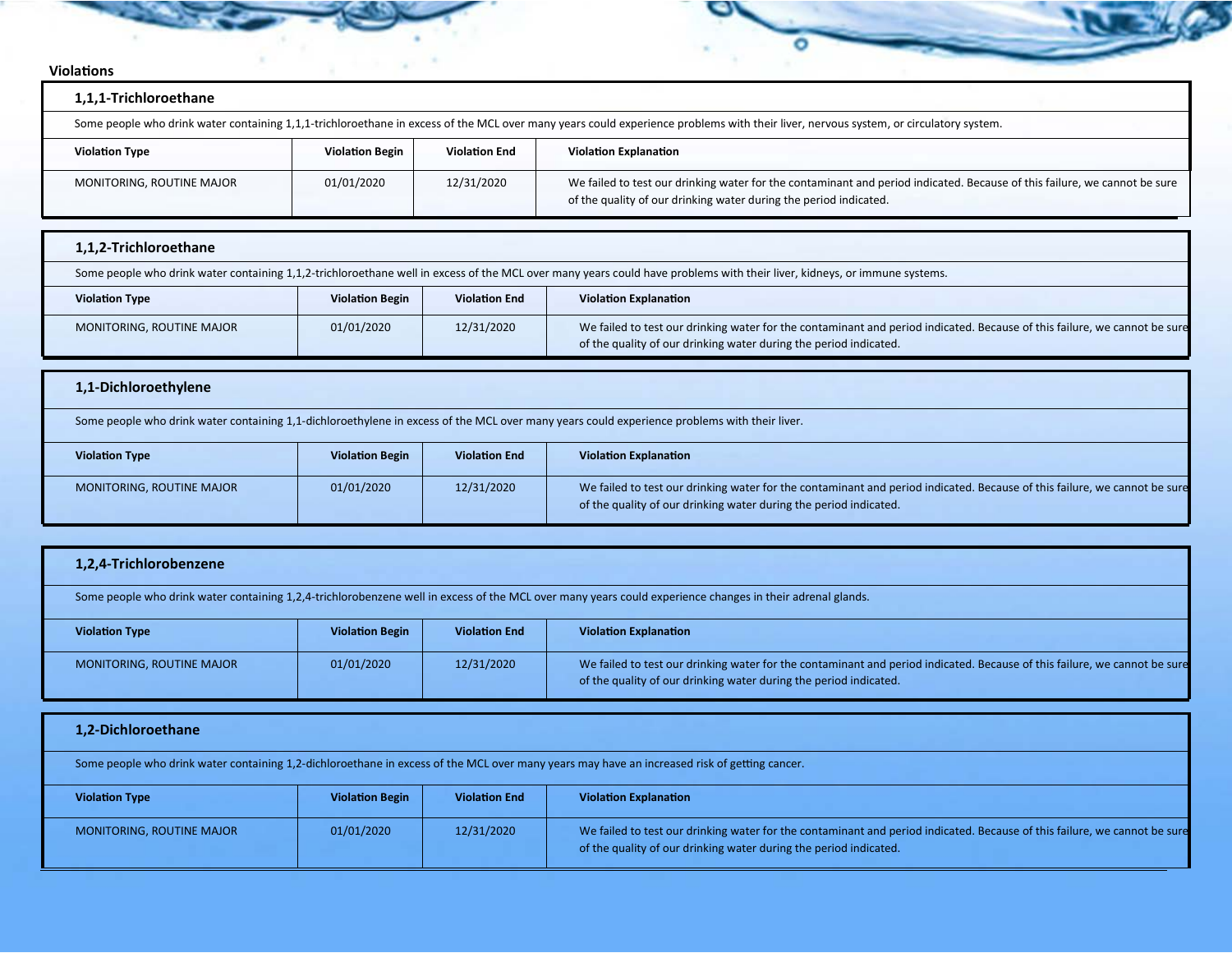| 1,2-Dichloropropane       |                                                                                                                                               |                      |                                                                                                                                                                                                |  |  |  |  |  |  |
|---------------------------|-----------------------------------------------------------------------------------------------------------------------------------------------|----------------------|------------------------------------------------------------------------------------------------------------------------------------------------------------------------------------------------|--|--|--|--|--|--|
|                           | Some people who drink water containing 1,2-dichloropropane in excess of the MCL over many years may have an increased risk of getting cancer. |                      |                                                                                                                                                                                                |  |  |  |  |  |  |
| <b>Violation Type</b>     | <b>Violation Begin</b>                                                                                                                        | <b>Violation End</b> | <b>Violation Explanation</b>                                                                                                                                                                   |  |  |  |  |  |  |
| MONITORING, ROUTINE MAJOR | 01/01/2020                                                                                                                                    | 12/31/2020           | We failed to test our drinking water for the contaminant and period indicated. Because of this failure, we cannot be<br>sure of the quality of our drinking water during the period indicated. |  |  |  |  |  |  |

| <b>Alachlor</b>                                                                                                                                                                                                                 |                        |                      |                                                                                                                                                                                                |  |  |
|---------------------------------------------------------------------------------------------------------------------------------------------------------------------------------------------------------------------------------|------------------------|----------------------|------------------------------------------------------------------------------------------------------------------------------------------------------------------------------------------------|--|--|
| Some people who drink water containing alachlor in excess of the MCL over many years could have problems with their eyes, liver, kidneys, or spleen, or experience anemia, and may have an increased risk of getting<br>cancer. |                        |                      |                                                                                                                                                                                                |  |  |
| <b>Violation Type</b>                                                                                                                                                                                                           | <b>Violation Begin</b> | <b>Violation End</b> | <b>Violation Explanation</b>                                                                                                                                                                   |  |  |
| MONITORING, ROUTINE MAJOR                                                                                                                                                                                                       | 01/01/2020             | 12/31/2020           | We failed to test our drinking water for the contaminant and period indicated. Because of this failure, we cannot be sure<br>of the quality of our drinking water during the period indicated. |  |  |

| <b>Atrazine</b>                                                                                                                                                                    |                        |                      |                                                                                                                                                                                                |  |  |
|------------------------------------------------------------------------------------------------------------------------------------------------------------------------------------|------------------------|----------------------|------------------------------------------------------------------------------------------------------------------------------------------------------------------------------------------------|--|--|
| Some people who drink water containing atrazine well in excess of the MCL over many years could experience problems with their cardiovascular system or reproductive difficulties. |                        |                      |                                                                                                                                                                                                |  |  |
| <b>Violation Type</b>                                                                                                                                                              | <b>Violation Begin</b> | <b>Violation End</b> | <b>Violation Explanation</b>                                                                                                                                                                   |  |  |
| MONITORING, ROUTINE MAJOR                                                                                                                                                          | 01/01/2020             | 12/31/2020           | We failed to test our drinking water for the contaminant and period indicated. Because of this failure, we cannot be sure<br>of the quality of our drinking water during the period indicated. |  |  |

| <b>Benzene</b>                                                                                                                                                                                  |                        |                      |                                                                                                                                                                                                |  |  |
|-------------------------------------------------------------------------------------------------------------------------------------------------------------------------------------------------|------------------------|----------------------|------------------------------------------------------------------------------------------------------------------------------------------------------------------------------------------------|--|--|
| Some people who drink water containing benzene in excess of the MCL over many years could experience anemia or a decrease in blood platelets, and may have an increased risk of getting cancer. |                        |                      |                                                                                                                                                                                                |  |  |
| <b>Violation Type</b>                                                                                                                                                                           | <b>Violation Begin</b> | <b>Violation End</b> | <b>Violation Explanation</b>                                                                                                                                                                   |  |  |
| <b>MONITORING, ROUTINE MAJOR</b>                                                                                                                                                                | 01/01/2020             | 12/31/2020           | We failed to test our drinking water for the contaminant and period indicated. Because of this failure, we cannot be sure<br>of the quality of our drinking water during the period indicated. |  |  |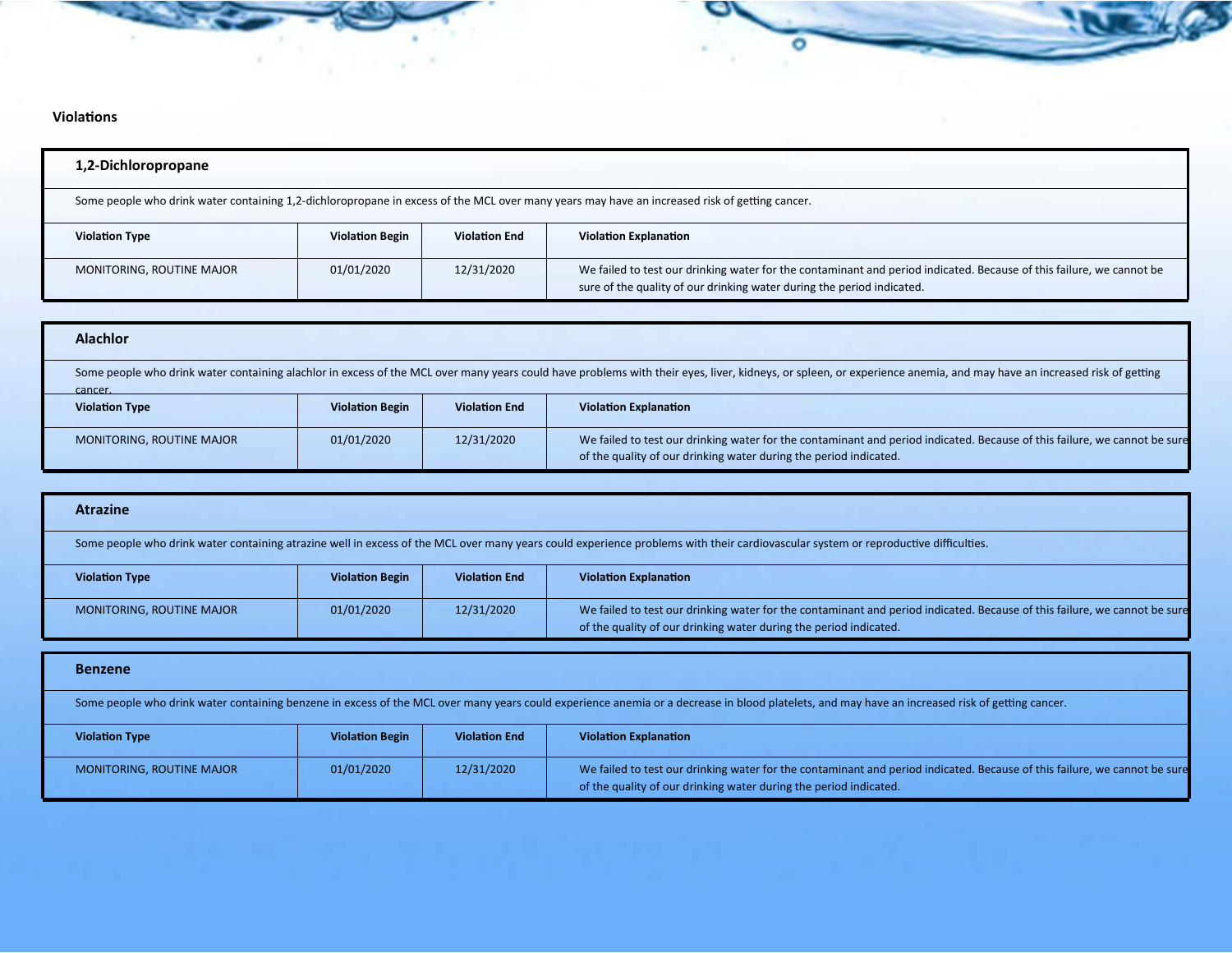| Benzo(a)pyrene                                                                                                                                                                        |                        |                      |                                                                                                                                                                                                |  |  |
|---------------------------------------------------------------------------------------------------------------------------------------------------------------------------------------|------------------------|----------------------|------------------------------------------------------------------------------------------------------------------------------------------------------------------------------------------------|--|--|
| Some people who drink water containing benzo(a)pyrene in excess of the MCL over many years may experience reproductive difficulties and may have an increased risk of getting cancer. |                        |                      |                                                                                                                                                                                                |  |  |
| <b>Violation Type</b>                                                                                                                                                                 | <b>Violation Begin</b> | <b>Violation End</b> | <b>Violation Explanation</b>                                                                                                                                                                   |  |  |
| MONITORING, ROUTINE MAJOR                                                                                                                                                             | 01/01/2020             | 12/31/2020           | We failed to test our drinking water for the contaminant and period indicated. Because of this failure, we cannot be sure<br>of the quality of our drinking water during the period indicated. |  |  |

| <b>Carbon Tetrachloride</b>                                                                                                                                                                   |                        |                      |                                                                                                                                                                                                |  |
|-----------------------------------------------------------------------------------------------------------------------------------------------------------------------------------------------|------------------------|----------------------|------------------------------------------------------------------------------------------------------------------------------------------------------------------------------------------------|--|
| Some people who drink water containing carbon tetrachloride in excess of the MCL over many years could experience problems with their liver and may have an increased risk of getting cancer. |                        |                      |                                                                                                                                                                                                |  |
| <b>Violation Type</b>                                                                                                                                                                         | <b>Violation Begin</b> | <b>Violation End</b> | <b>Violation Explanation</b>                                                                                                                                                                   |  |
| MONITORING, ROUTINE MAJOR                                                                                                                                                                     | 01/01/2020             | 12/31/2020           | We failed to test our drinking water for the contaminant and period indicated. Because of this failure, we cannot be sure<br>of the quality of our drinking water during the period indicated. |  |

| <b>Chlordane</b>                                                                                                                                                                                      |                        |                      |                                                                                                                                                                                                |  |  |
|-------------------------------------------------------------------------------------------------------------------------------------------------------------------------------------------------------|------------------------|----------------------|------------------------------------------------------------------------------------------------------------------------------------------------------------------------------------------------|--|--|
| Some people who drink water containing chlordane in excess of the MCL over many years could experience problems with their liver or nervous system, and may have an increased risk of getting cancer. |                        |                      |                                                                                                                                                                                                |  |  |
| <b>Violation Type</b>                                                                                                                                                                                 | <b>Violation Begin</b> | <b>Violation End</b> | <b>Violation Explanation</b>                                                                                                                                                                   |  |  |
| MONITORING, ROUTINE MAJOR                                                                                                                                                                             | 01/01/2020             | 12/31/2020           | We failed to test our drinking water for the contaminant and period indicated. Because of this failure, we cannot be sure<br>of the quality of our drinking water during the period indicated. |  |  |

| Chlorobenzene                                                                                                                                    |                        |                      |                                                                                                                                                                                                |  |  |
|--------------------------------------------------------------------------------------------------------------------------------------------------|------------------------|----------------------|------------------------------------------------------------------------------------------------------------------------------------------------------------------------------------------------|--|--|
| Some people who drink water containing chlorobenzene in excess of the MCL over many years could experience problems with their liver or kidneys. |                        |                      |                                                                                                                                                                                                |  |  |
| <b>Violation Type</b>                                                                                                                            | <b>Violation Begin</b> | <b>Violation End</b> | <b>Violation Explanation</b>                                                                                                                                                                   |  |  |
| <b>MONITORING, ROUTINE MAJOR</b>                                                                                                                 | 01/01/2020             | 12/31/2020           | We failed to test our drinking water for the contaminant and period indicated. Because of this failure, we cannot be sure<br>of the quality of our drinking water during the period indicated. |  |  |

| Di (2-ethylhexyl) adipate                                                                                                                                                       |                        |                      |                                                                                                                                                                                                |  |
|---------------------------------------------------------------------------------------------------------------------------------------------------------------------------------|------------------------|----------------------|------------------------------------------------------------------------------------------------------------------------------------------------------------------------------------------------|--|
| Some people who drink water containing di (2-ethylhexyl) adipate well in excess of the MCL over many years could experience general toxic effects or reproductive difficulties. |                        |                      |                                                                                                                                                                                                |  |
| <b>Violation Type</b>                                                                                                                                                           | <b>Violation Begin</b> | <b>Violation End</b> | <b>Violation Explanation</b>                                                                                                                                                                   |  |
| MONITORING, ROUTINE MAJOR                                                                                                                                                       | 01/01/2020             | 12/31/2020           | We failed to test our drinking water for the contaminant and period indicated. Because of this failure, we cannot be sure<br>of the quality of our drinking water during the period indicated. |  |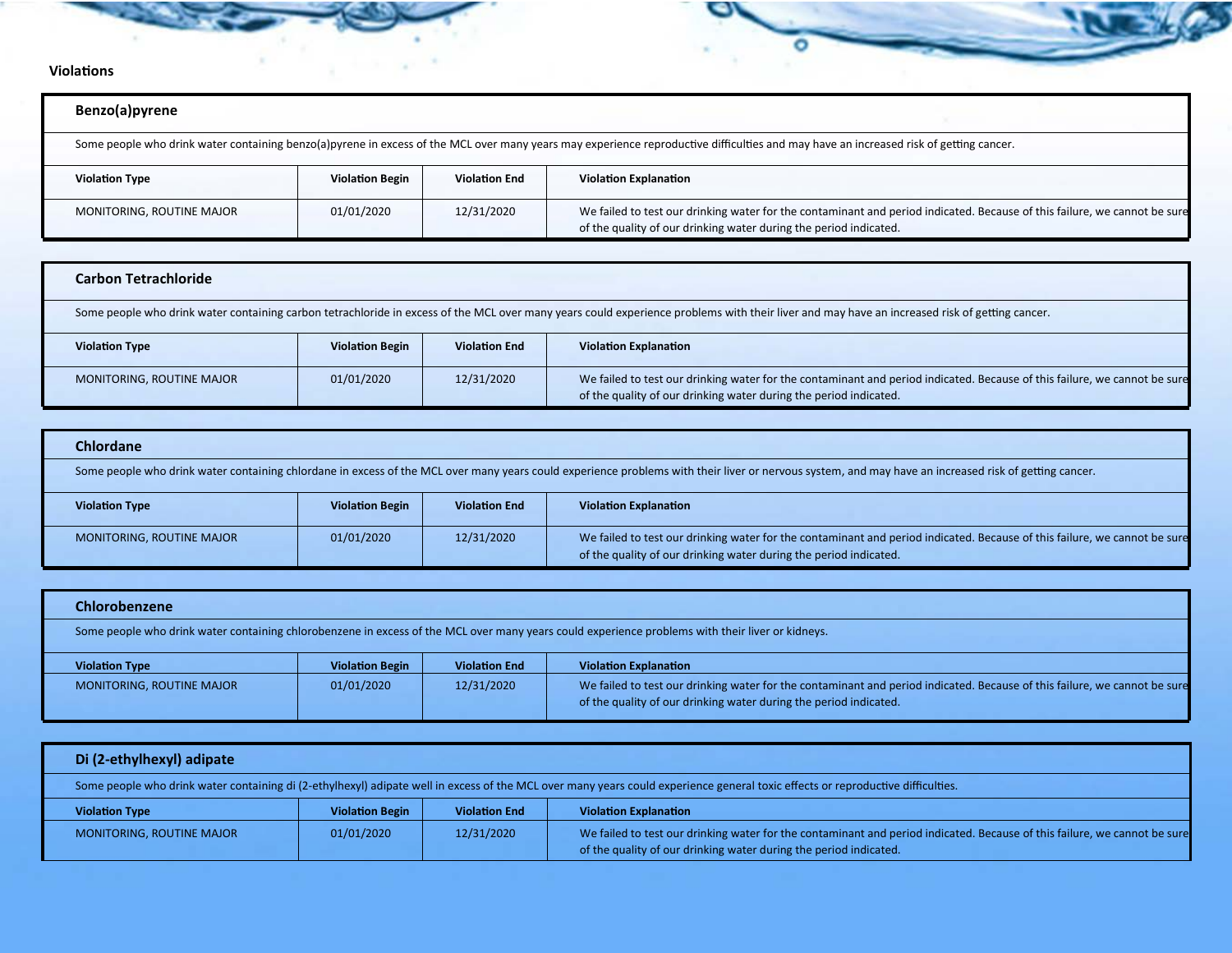| Di (2-ethylhexyl) phthalate                                                                                                                                                                                                               |                        |                      |                                                                                                                                                                                                |  |
|-------------------------------------------------------------------------------------------------------------------------------------------------------------------------------------------------------------------------------------------|------------------------|----------------------|------------------------------------------------------------------------------------------------------------------------------------------------------------------------------------------------|--|
| Some people who drink water containing di (2-ethylhexyl) phthalate in excess of the MCL over many years may have problems with their liver, or experience reproductive difficulties, and may have an increased risk of<br>getting cancer. |                        |                      |                                                                                                                                                                                                |  |
| <b>Violation Type</b>                                                                                                                                                                                                                     | <b>Violation Begin</b> | <b>Violation End</b> | <b>Violation Explanation</b>                                                                                                                                                                   |  |
| MONITORING, ROUTINE MAJOR                                                                                                                                                                                                                 | 01/01/2020             | 12/31/2020           | We failed to test our drinking water for the contaminant and period indicated. Because of this failure, we cannot be sure<br>of the quality of our drinking water during the period indicated. |  |

| <b>Dichloromethane</b>                                                                                                                                                  |                        |                      |                                                                                                                                                                                                |  |  |
|-------------------------------------------------------------------------------------------------------------------------------------------------------------------------|------------------------|----------------------|------------------------------------------------------------------------------------------------------------------------------------------------------------------------------------------------|--|--|
| Some people who drink water containing dichloromethane in excess of the MCL over many years could have liver problems and may have an increased risk of getting cancer. |                        |                      |                                                                                                                                                                                                |  |  |
| <b>Violation Type</b>                                                                                                                                                   | <b>Violation Begin</b> | <b>Violation End</b> | <b>Violation Explanation</b>                                                                                                                                                                   |  |  |
| MONITORING, ROUTINE MAJOR                                                                                                                                               | 01/01/2020             | 12/31/2020           | We failed to test our drinking water for the contaminant and period indicated. Because of this failure, we cannot be sure<br>of the quality of our drinking water during the period indicated. |  |  |

| <b>Endrin</b>                                                                                                       |                        |                      |                                                                                                                                                                                                |  |
|---------------------------------------------------------------------------------------------------------------------|------------------------|----------------------|------------------------------------------------------------------------------------------------------------------------------------------------------------------------------------------------|--|
| Some people who drink water containing endrin in excess of the MCL over many years could experience liver problems. |                        |                      |                                                                                                                                                                                                |  |
| <b>Violation Type</b>                                                                                               | <b>Violation Begin</b> | <b>Violation End</b> | <b>Violation Explanation</b>                                                                                                                                                                   |  |
| <b>MONITORING, ROUTINE MAJOR</b>                                                                                    | 01/01/2020             | 12/31/2020           | We failed to test our drinking water for the contaminant and period indicated. Because of this failure, we cannot be sure<br>of the quality of our drinking water during the period indicated. |  |

| Ethylbenzene                                                                                                                                         |                        |                      |                                                                                                                                                                                                |  |
|------------------------------------------------------------------------------------------------------------------------------------------------------|------------------------|----------------------|------------------------------------------------------------------------------------------------------------------------------------------------------------------------------------------------|--|
| Some people who drink water containing ethylbenzene well in excess of the MCL over many years could experience problems with their liver or kidneys. |                        |                      |                                                                                                                                                                                                |  |
| <b>Violation Type</b>                                                                                                                                | <b>Violation Begin</b> | <b>Violation End</b> | <b>Violation Explanation</b>                                                                                                                                                                   |  |
| <b>MONITORING, ROUTINE MAJOR</b>                                                                                                                     | 01/01/2020             | 12/31/2020           | We failed to test our drinking water for the contaminant and period indicated. Because of this failure, we cannot be sure<br>of the quality of our drinking water during the period indicated. |  |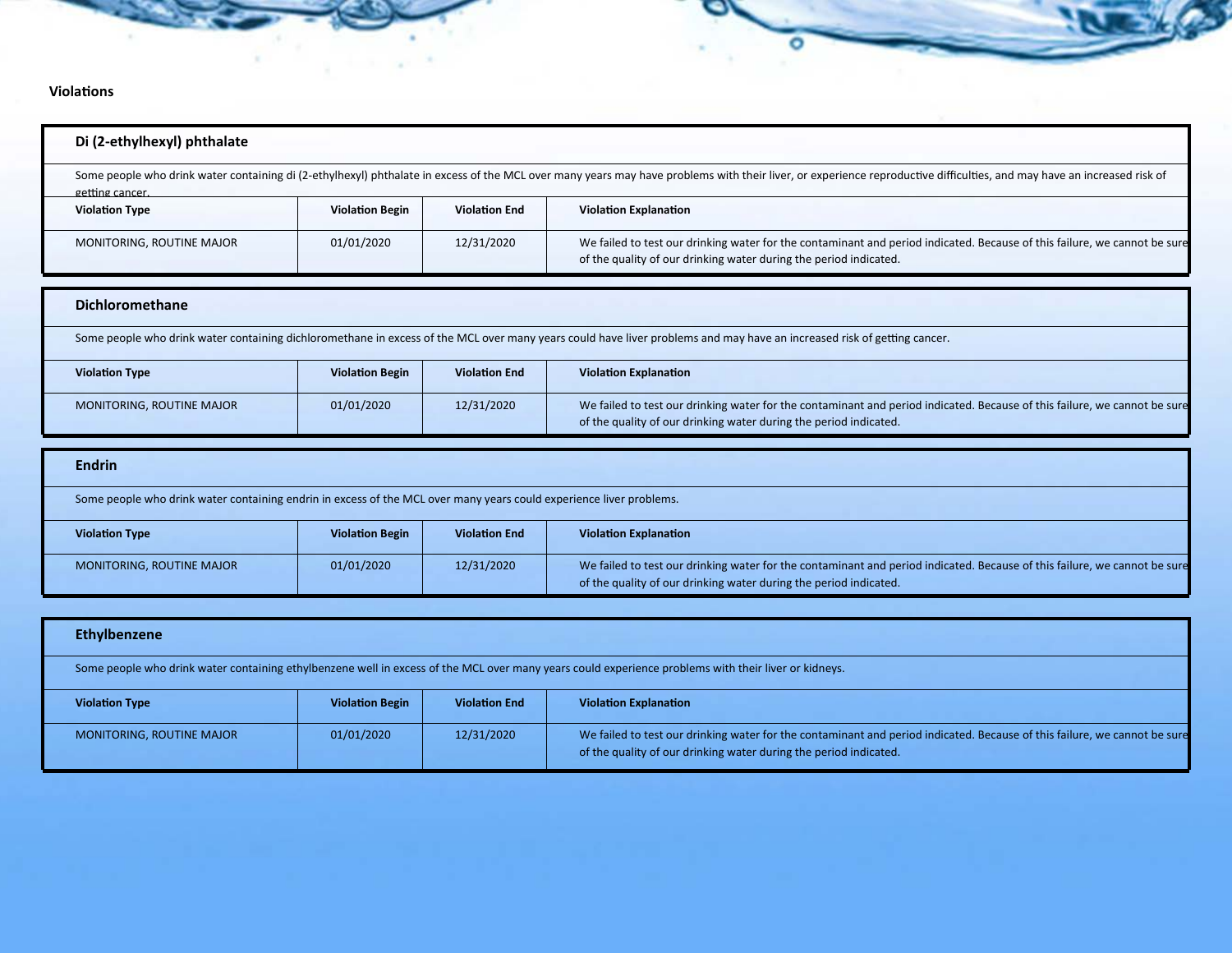| <b>Fluoride</b>                                                                                                                                                                                                                                                                                                                                                                                                                 |                        |                      |                                                                                                                                                                                                |  |  |
|---------------------------------------------------------------------------------------------------------------------------------------------------------------------------------------------------------------------------------------------------------------------------------------------------------------------------------------------------------------------------------------------------------------------------------|------------------------|----------------------|------------------------------------------------------------------------------------------------------------------------------------------------------------------------------------------------|--|--|
| Some people who drink water containing fluoride in excess of the MCL over many years could get bone disease, including pain and tenderness of the bones. Fluoride in drinking water at half the MCL or more may cause<br>mottling of childrens teeth, usually in children less than nine years old. Mottling, also known as dental fluorosis, may include brown staining and/or pitting of teeth, and occurs only in developing |                        |                      |                                                                                                                                                                                                |  |  |
| <b>Violation Type</b>                                                                                                                                                                                                                                                                                                                                                                                                           | <b>Violation Begin</b> | <b>Violation End</b> | <b>Violation Explanation</b>                                                                                                                                                                   |  |  |
| MONITORING, ROUTINE MAJOR                                                                                                                                                                                                                                                                                                                                                                                                       | 01/01/2018             | 12/31/2020           | We failed to test our drinking water for the contaminant and period indicated. Because of this failure, we cannot be sure<br>of the quality of our drinking water during the period indicated. |  |  |

| <b>Heptachlor</b>                                                                                                                                                      |                        |                      |                                                                                                                                                                                                |  |  |
|------------------------------------------------------------------------------------------------------------------------------------------------------------------------|------------------------|----------------------|------------------------------------------------------------------------------------------------------------------------------------------------------------------------------------------------|--|--|
| Some people who drink water containing heptachlor in excess of the MCL over many years could experience liver damage and may have an increased risk of getting cancer. |                        |                      |                                                                                                                                                                                                |  |  |
| <b>Violation Type</b>                                                                                                                                                  | <b>Violation Begin</b> | <b>Violation End</b> | <b>Violation Explanation</b>                                                                                                                                                                   |  |  |
| MONITORING, ROUTINE MAJOR                                                                                                                                              | 01/01/2020             | 12/31/2020           | We failed to test our drinking water for the contaminant and period indicated. Because of this failure, we cannot be sure<br>of the quality of our drinking water during the period indicated. |  |  |

| <b>Heptachlor epoxide</b>                                                                                                                                                       |                        |                      |                                                                                                                                                                                                |  |  |
|---------------------------------------------------------------------------------------------------------------------------------------------------------------------------------|------------------------|----------------------|------------------------------------------------------------------------------------------------------------------------------------------------------------------------------------------------|--|--|
| Some people who drink water containing heptachlor epoxide in excess of the MCL over many years could experience liver damage, and may have an increased risk of getting cancer. |                        |                      |                                                                                                                                                                                                |  |  |
| <b>Violation Type</b>                                                                                                                                                           | <b>Violation Begin</b> | <b>Violation End</b> | <b>Violation Explanation</b>                                                                                                                                                                   |  |  |
| MONITORING, ROUTINE MAJOR                                                                                                                                                       | 01/01/2020             | 12/31/2020           | We failed to test our drinking water for the contaminant and period indicated. Because of this failure, we cannot be sure<br>of the quality of our drinking water during the period indicated. |  |  |

| <b>Hexachlorobenzene</b>                                                                                                                                                                                                                   |                        |                      |                                                                                                                                                                                                |  |
|--------------------------------------------------------------------------------------------------------------------------------------------------------------------------------------------------------------------------------------------|------------------------|----------------------|------------------------------------------------------------------------------------------------------------------------------------------------------------------------------------------------|--|
| Some people who drink water containing hexachlorobenzene in excess of the MCL over many years could experience problems with their liver or kidneys, or adverse reproductive effects, and may have an increased risk<br>of getting cancer. |                        |                      |                                                                                                                                                                                                |  |
| <b>Violation Type</b>                                                                                                                                                                                                                      | <b>Violation Begin</b> | <b>Violation End</b> | <b>Violation Explanation</b>                                                                                                                                                                   |  |
| <b>MONITORING, ROUTINE MAJOR</b>                                                                                                                                                                                                           | 01/01/2020             | 12/31/2020           | We failed to test our drinking water for the contaminant and period indicated. Because of this failure, we cannot be sure<br>of the quality of our drinking water during the period indicated. |  |

| Hexachlorocyclopentadiene                                                                                                                                           |                        |                      |                                                                                                                                                                                                |  |
|---------------------------------------------------------------------------------------------------------------------------------------------------------------------|------------------------|----------------------|------------------------------------------------------------------------------------------------------------------------------------------------------------------------------------------------|--|
| Some people who drink water containing hexachlorocyclopentadiene well in excess of the MCL over many years could experience problems with their kidneys or stomach. |                        |                      |                                                                                                                                                                                                |  |
| <b>Violation Type</b>                                                                                                                                               | <b>Violation Begin</b> | <b>Violation End</b> | <b>Violation Explanation</b>                                                                                                                                                                   |  |
| <b>MONITORING, ROUTINE MAJOR</b>                                                                                                                                    | 01/01/2020             | 12/31/2020           | We failed to test our drinking water for the contaminant and period indicated. Because of this failure, we cannot be sure<br>of the quality of our drinking water during the period indicated. |  |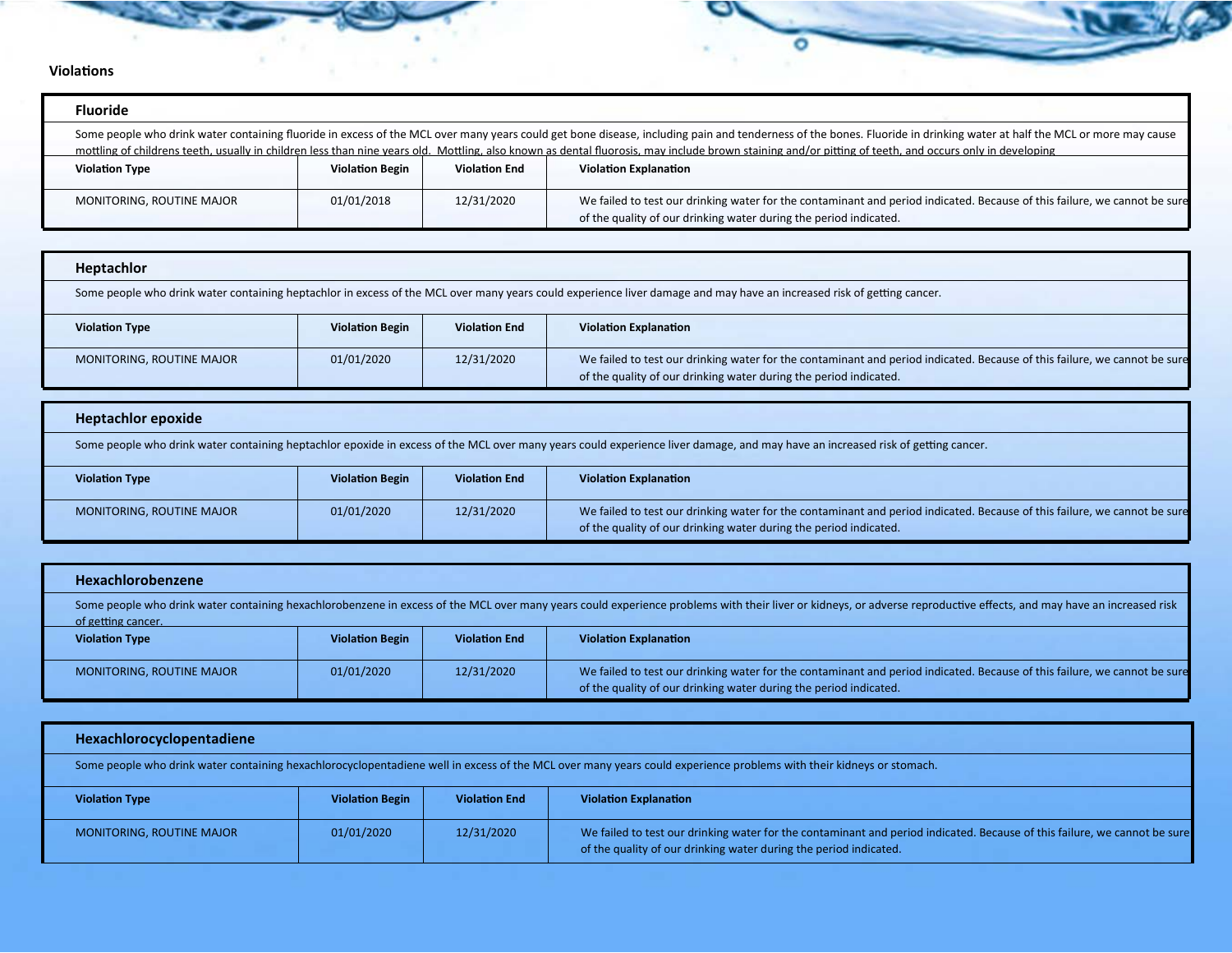| <b>Lindane</b>                                                                                                                             |                        |                      |                                                                                                                                                                                                |  |  |  |
|--------------------------------------------------------------------------------------------------------------------------------------------|------------------------|----------------------|------------------------------------------------------------------------------------------------------------------------------------------------------------------------------------------------|--|--|--|
| Some people who drink water containing lindane in excess of the MCL over many years could experience problems with their kidneys or liver. |                        |                      |                                                                                                                                                                                                |  |  |  |
| <b>Violation Type</b>                                                                                                                      | <b>Violation Begin</b> | <b>Violation End</b> | <b>Violation Explanation</b>                                                                                                                                                                   |  |  |  |
| MONITORING, ROUTINE MAJOR                                                                                                                  | 01/01/2020             | 12/31/2020           | We failed to test our drinking water for the contaminant and period indicated. Because of this failure, we cannot be sure<br>of the quality of our drinking water during the period indicated. |  |  |  |

| Methoxychlor                                                                                                                         |                        |                      |                                                                                                                                                                                                |  |  |
|--------------------------------------------------------------------------------------------------------------------------------------|------------------------|----------------------|------------------------------------------------------------------------------------------------------------------------------------------------------------------------------------------------|--|--|
| Some people who drink water containing methoxychlor in excess of the MCL over many years could experience reproductive difficulties. |                        |                      |                                                                                                                                                                                                |  |  |
| <b>Violation Type</b>                                                                                                                | <b>Violation Begin</b> | <b>Violation End</b> | <b>Violation Explanation</b>                                                                                                                                                                   |  |  |
| MONITORING, ROUTINE MAJOR                                                                                                            | 01/01/2020             | 12/31/2020           | We failed to test our drinking water for the contaminant and period indicated. Because of this failure, we cannot be sure<br>of the quality of our drinking water during the period indicated. |  |  |

| Nitrate [measured as Nitrogen]                                                                                                                                                                                  |                        |                      |                                                                                                                                                                                                |  |
|-----------------------------------------------------------------------------------------------------------------------------------------------------------------------------------------------------------------|------------------------|----------------------|------------------------------------------------------------------------------------------------------------------------------------------------------------------------------------------------|--|
| Infants below the age of six months who drink water containing nitrate in excess of the MCL could become seriously ill and, if untreated, may die. Symptoms include shortness of breath and blue-baby syndrome. |                        |                      |                                                                                                                                                                                                |  |
| <b>Violation Type</b>                                                                                                                                                                                           | <b>Violation Begin</b> | <b>Violation End</b> | <b>Violation Explanation</b>                                                                                                                                                                   |  |
| MONITORING, ROUTINE MAJOR                                                                                                                                                                                       | 01/01/2020             | 12/31/2020           | We failed to test our drinking water for the contaminant and period indicated. Because of this failure, we cannot be sure<br>of the quality of our drinking water during the period indicated. |  |
|                                                                                                                                                                                                                 |                        |                      |                                                                                                                                                                                                |  |

| Pentachlorophenol                                                                                                                                                                                      |                        |                      |                                                                                                                                                                                                |  |  |  |
|--------------------------------------------------------------------------------------------------------------------------------------------------------------------------------------------------------|------------------------|----------------------|------------------------------------------------------------------------------------------------------------------------------------------------------------------------------------------------|--|--|--|
| Some people who drink water containing pentachlorophenol in excess of the MCL over many years could experience problems with their liver or kidneys, and may have an increased risk of getting cancer. |                        |                      |                                                                                                                                                                                                |  |  |  |
| <b>Violation Type</b>                                                                                                                                                                                  | <b>Violation Begin</b> | <b>Violation End</b> | <b>Violation Explanation</b>                                                                                                                                                                   |  |  |  |
| <b>MONITORING, ROUTINE MAJOR</b>                                                                                                                                                                       | 01/01/2020             | 12/31/2020           | We failed to test our drinking water for the contaminant and period indicated. Because of this failure, we cannot be<br>sure of the quality of our drinking water during the period indicated. |  |  |  |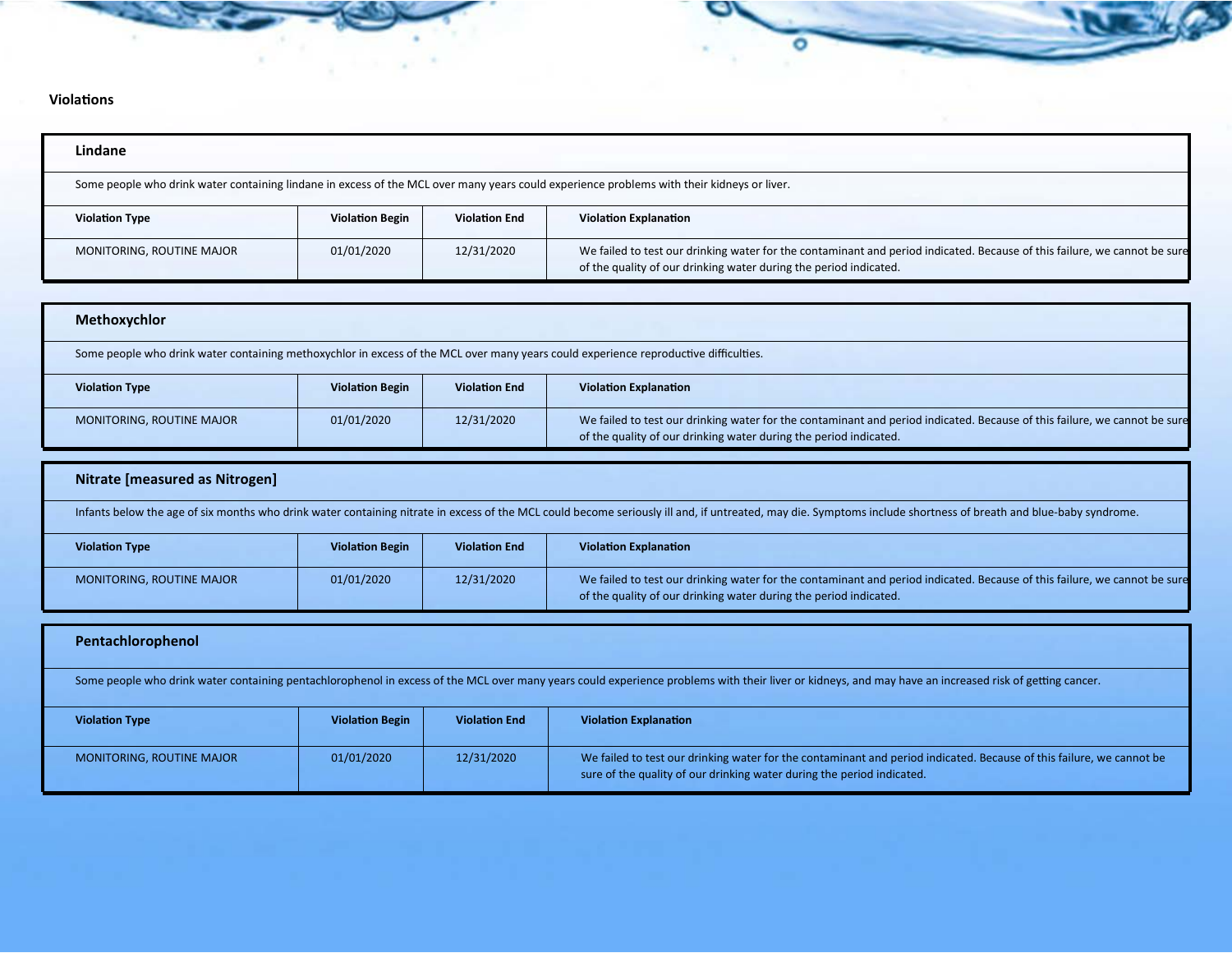| <b>Simazine</b>                                                                                                                  |                        |                      |                                                                                                                                                                                                |  |
|----------------------------------------------------------------------------------------------------------------------------------|------------------------|----------------------|------------------------------------------------------------------------------------------------------------------------------------------------------------------------------------------------|--|
| Some people who drink water containing simazine in excess of the MCL over many years could experience problems with their blood. |                        |                      |                                                                                                                                                                                                |  |
| <b>Violation Type</b>                                                                                                            | <b>Violation Begin</b> | <b>Violation End</b> | <b>Violation Explanation</b>                                                                                                                                                                   |  |
| MONITORING, ROUTINE MAJOR                                                                                                        | 01/01/2020             | 12/31/2020           | We failed to test our drinking water for the contaminant and period indicated. Because of this failure, we cannot be sure<br>of the quality of our drinking water during the period indicated. |  |

| <b>Styrene</b>                                                                                                                                                 |                        |                      |                                                                                                                                                                                                |  |
|----------------------------------------------------------------------------------------------------------------------------------------------------------------|------------------------|----------------------|------------------------------------------------------------------------------------------------------------------------------------------------------------------------------------------------|--|
| Some people who drink water containing styrene well in excess of the MCL over many years could have problems with their liver, kidneys, or circulatory system. |                        |                      |                                                                                                                                                                                                |  |
| <b>Violation Type</b>                                                                                                                                          | <b>Violation Begin</b> | <b>Violation End</b> | <b>Violation Explanation</b>                                                                                                                                                                   |  |
| MONITORING, ROUTINE MAJOR                                                                                                                                      | 01/01/2020             | 12/31/2020           | We failed to test our drinking water for the contaminant and period indicated. Because of this failure, we cannot be sure<br>of the quality of our drinking water during the period indicated. |  |

| <b>Tetrachloroethylene</b>                                                                                                                                                              |                        |                      |                                                                                                                                                                                                |  |  |
|-----------------------------------------------------------------------------------------------------------------------------------------------------------------------------------------|------------------------|----------------------|------------------------------------------------------------------------------------------------------------------------------------------------------------------------------------------------|--|--|
| Some people who drink water containing tetrachloroethylene in excess of the MCL over many years could have problems with their liver, and may have an increased risk of getting cancer. |                        |                      |                                                                                                                                                                                                |  |  |
| <b>Violation Type</b>                                                                                                                                                                   | <b>Violation Begin</b> | <b>Violation End</b> | <b>Violation Explanation</b>                                                                                                                                                                   |  |  |
| MONITORING, ROUTINE MAJOR                                                                                                                                                               | 01/01/2020             | 12/31/2020           | We failed to test our drinking water for the contaminant and period indicated. Because of this failure, we cannot be sure<br>of the quality of our drinking water during the period indicated. |  |  |

| <b>Toluene</b>                                                                                                                                             |                        |                      |                                                                                                                                                                                                |  |
|------------------------------------------------------------------------------------------------------------------------------------------------------------|------------------------|----------------------|------------------------------------------------------------------------------------------------------------------------------------------------------------------------------------------------|--|
| Some people who drink water containing toluene well in excess of the MCL over many years could have problems with their nervous system, kidneys, or liver. |                        |                      |                                                                                                                                                                                                |  |
| <b>Violation Type</b>                                                                                                                                      | <b>Violation Begin</b> | <b>Violation End</b> | <b>Violation Explanation</b>                                                                                                                                                                   |  |
| <b>MONITORING, ROUTINE MAJOR</b>                                                                                                                           | 01/01/2020             | 12/31/2020           | We failed to test our drinking water for the contaminant and period indicated. Because of this failure, we cannot be sure<br>of the quality of our drinking water during the period indicated. |  |

| Toxaphene                                                                                                                                                                                          |                        |                      |                                                                                                                                                                                                |  |
|----------------------------------------------------------------------------------------------------------------------------------------------------------------------------------------------------|------------------------|----------------------|------------------------------------------------------------------------------------------------------------------------------------------------------------------------------------------------|--|
| Some people who drink water containing toxaphene in excess of the MCL over many years could have problems with their kidneys, liver, or thyroid, and may have an increased risk of getting cancer. |                        |                      |                                                                                                                                                                                                |  |
| <b>Violation Type</b>                                                                                                                                                                              | <b>Violation Begin</b> | <b>Violation End</b> | <b>Violation Explanation</b>                                                                                                                                                                   |  |
| <b>MONITORING, ROUTINE MAJOR</b>                                                                                                                                                                   | 01/01/2020             | 12/31/2020           | We failed to test our drinking water for the contaminant and period indicated. Because of this failure, we cannot be sure<br>of the quality of our drinking water during the period indicated. |  |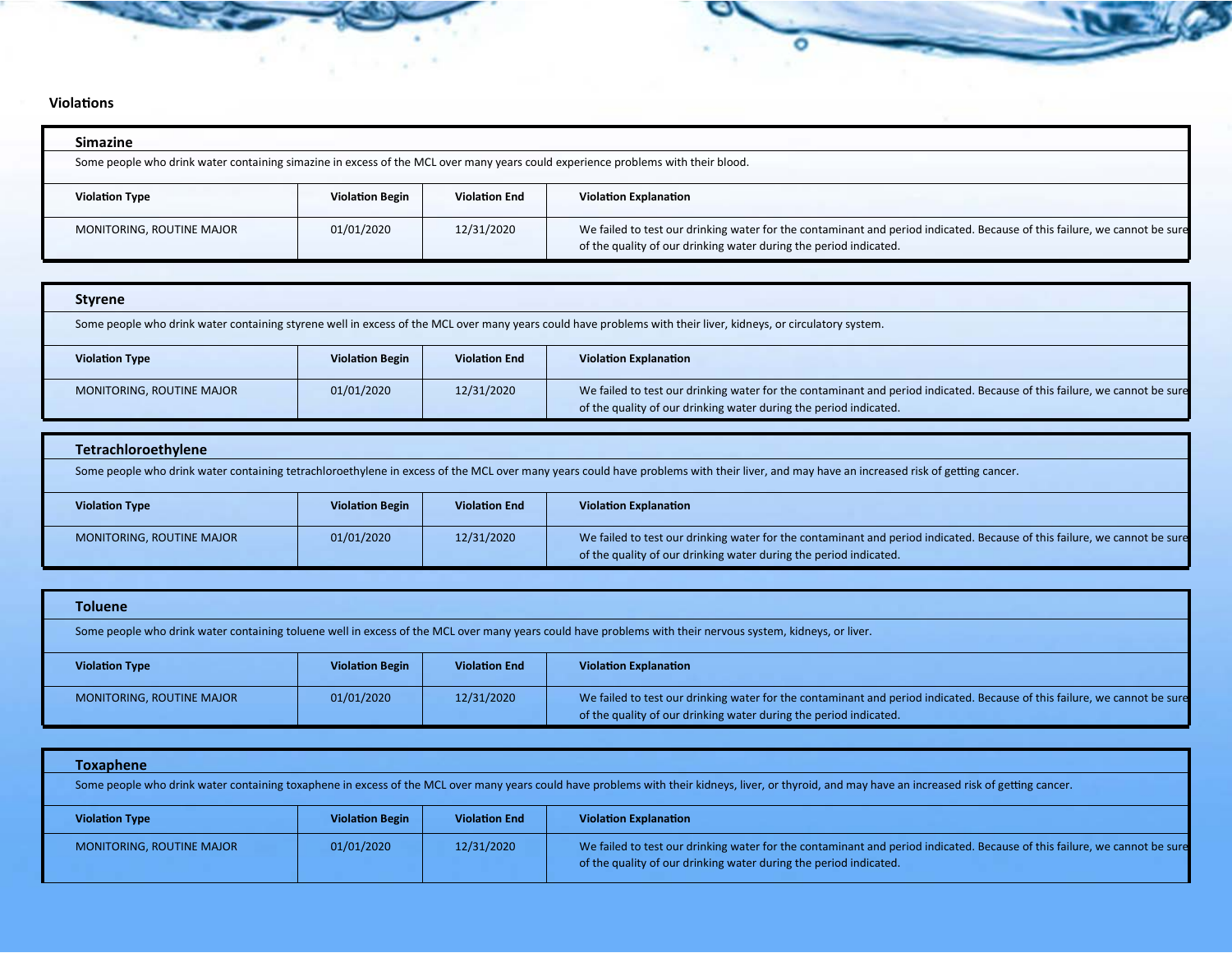| Trichloroethylene         |                                                                                                                                                                                            |                      |                                                                                                                                                                                                |  |  |
|---------------------------|--------------------------------------------------------------------------------------------------------------------------------------------------------------------------------------------|----------------------|------------------------------------------------------------------------------------------------------------------------------------------------------------------------------------------------|--|--|
|                           | Some people who drink water containing trichloroethylene in excess of the MCL over many years could experience problems with their liver and may have an increased risk of getting cancer. |                      |                                                                                                                                                                                                |  |  |
| <b>Violation Type</b>     | <b>Violation Begin</b>                                                                                                                                                                     | <b>Violation End</b> | <b>Violation Explanation</b>                                                                                                                                                                   |  |  |
| MONITORING, ROUTINE MAJOR | 01/01/2020                                                                                                                                                                                 | 12/31/2020           | We failed to test our drinking water for the contaminant and period indicated. Because of this failure, we cannot be sure<br>of the quality of our drinking water during the period indicated. |  |  |
| <b>Vinyl Chloride</b>     |                                                                                                                                                                                            |                      |                                                                                                                                                                                                |  |  |

۰

Some people who drink water containing vinyl chloride in excess of the MCL over many years may have an increased risk of getting cancer.

| <b>Violation Type</b>            | <b>Violation Begin</b> | <b>Violation End</b> | <b>Violation Explanation</b>                                                                                                                                                                   |
|----------------------------------|------------------------|----------------------|------------------------------------------------------------------------------------------------------------------------------------------------------------------------------------------------|
| <b>MONITORING, ROUTINE MAJOR</b> | 01/01/2020             | 12/31/2020           | We failed to test our drinking water for the contaminant and period indicated. Because of this failure, we cannot be sure<br>of the quality of our drinking water during the period indicated. |

| <b>Xylenes</b>                                                                                                                       |                        |                      |                                                                                                                                                                                                |  |
|--------------------------------------------------------------------------------------------------------------------------------------|------------------------|----------------------|------------------------------------------------------------------------------------------------------------------------------------------------------------------------------------------------|--|
| Some people who drink water containing xylenes in excess of the MCL over many years could experience damage to their nervous system. |                        |                      |                                                                                                                                                                                                |  |
| <b>Violation Type</b>                                                                                                                | <b>Violation Begin</b> | <b>Violation End</b> | <b>Violation Explanation</b>                                                                                                                                                                   |  |
| <b>MONITORING, ROUTINE MAJOR</b>                                                                                                     | 01/01/2020             | 12/31/2020           | We failed to test our drinking water for the contaminant and period indicated. Because of this failure, we cannot be sure<br>of the quality of our drinking water during the period indicated. |  |

| cis-1,2-Dichloroethylene                                                                                                                         |                        |                      |                                                                                                                                                                                                |  |
|--------------------------------------------------------------------------------------------------------------------------------------------------|------------------------|----------------------|------------------------------------------------------------------------------------------------------------------------------------------------------------------------------------------------|--|
| Some people who drink water containing cis-1,2-dichloroethylene in excess of the MCL over many years could experience problems with their liver. |                        |                      |                                                                                                                                                                                                |  |
| <b>Violation Type</b>                                                                                                                            | <b>Violation Begin</b> | <b>Violation End</b> | <b>Violation Explanation</b>                                                                                                                                                                   |  |
| <b>MONITORING, ROUTINE MAJOR</b>                                                                                                                 | 01/01/2020             | 12/31/2020           | We failed to test our drinking water for the contaminant and period indicated. Because of this failure, we cannot be sure<br>of the quality of our drinking water during the period indicated. |  |